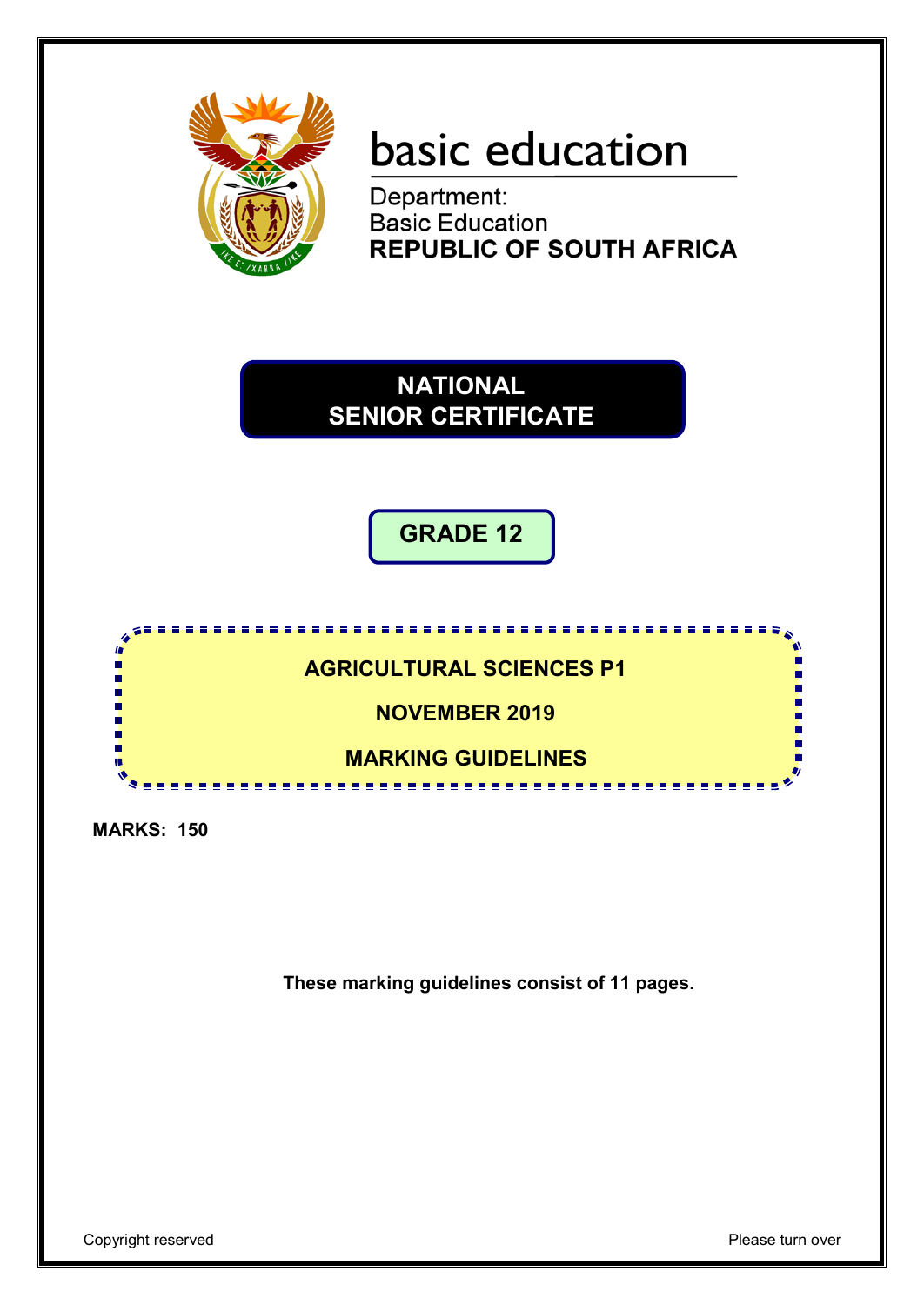#### **SECTION A**

#### **QUESTION 1**

| 1.1 | 1.1.1  | A ✔✔                                      |                 |      |
|-----|--------|-------------------------------------------|-----------------|------|
|     | 1.1.2  | B✓✓                                       |                 |      |
|     | 1.1.3  | $C \vee C$                                |                 |      |
|     | 1.1.4  | D√√                                       |                 |      |
|     | 1.1.5  | $C \curvearrowleft$                       |                 |      |
|     | 1.1.6  | $D \checkmark$                            |                 |      |
|     | 1.1.7  | B✓✓                                       |                 |      |
|     | 1.1.8  | $A \vee C$                                |                 |      |
|     | 1.1.9  | $C \vee C$                                |                 |      |
|     | 1.1.10 | D√√                                       | $(10 \times 2)$ | (20) |
| 1.2 | 1.2.1  | B only $\checkmark\checkmark$             |                 |      |
|     | 1.2.2  | A only √√                                 |                 |      |
|     | 1.2.3  | Both A and B $\checkmark\checkmark$       |                 |      |
|     | 1.2.4  | None $\checkmark\checkmark$               |                 |      |
|     | 1.2.5  | A only √√                                 | $(5 \times 2)$  | (10) |
| 1.3 | 1.3.1  | Feed/fodder flow √√                       |                 |      |
|     | 1.3.2  | Lighting/bulb/lamp √√                     |                 |      |
|     | 1.3.3  | Internal/endo √√                          |                 |      |
|     | 1.3.4  | Hydrops/hydro/dropsy foetus/hydramnios √√ |                 |      |
|     | 1.3.5  | Oogenesis/ovigenesis √√                   | $(5 \times 2)$  | (10) |
| 1.4 | 1.4.1  | Cafeteria style/free choice ✔             |                 |      |
|     | 1.4.2  | Insulation √                              |                 |      |
|     | 1.4.3  | Progesterone ✔                            |                 |      |
|     | 1.4.4  | Abortion $\checkmark$                     |                 |      |
|     | 1.4.5  | Acrosome √                                | $(5 \times 1)$  | (5)  |
|     |        |                                           |                 |      |

#### **TOTAL SECTION A: 45**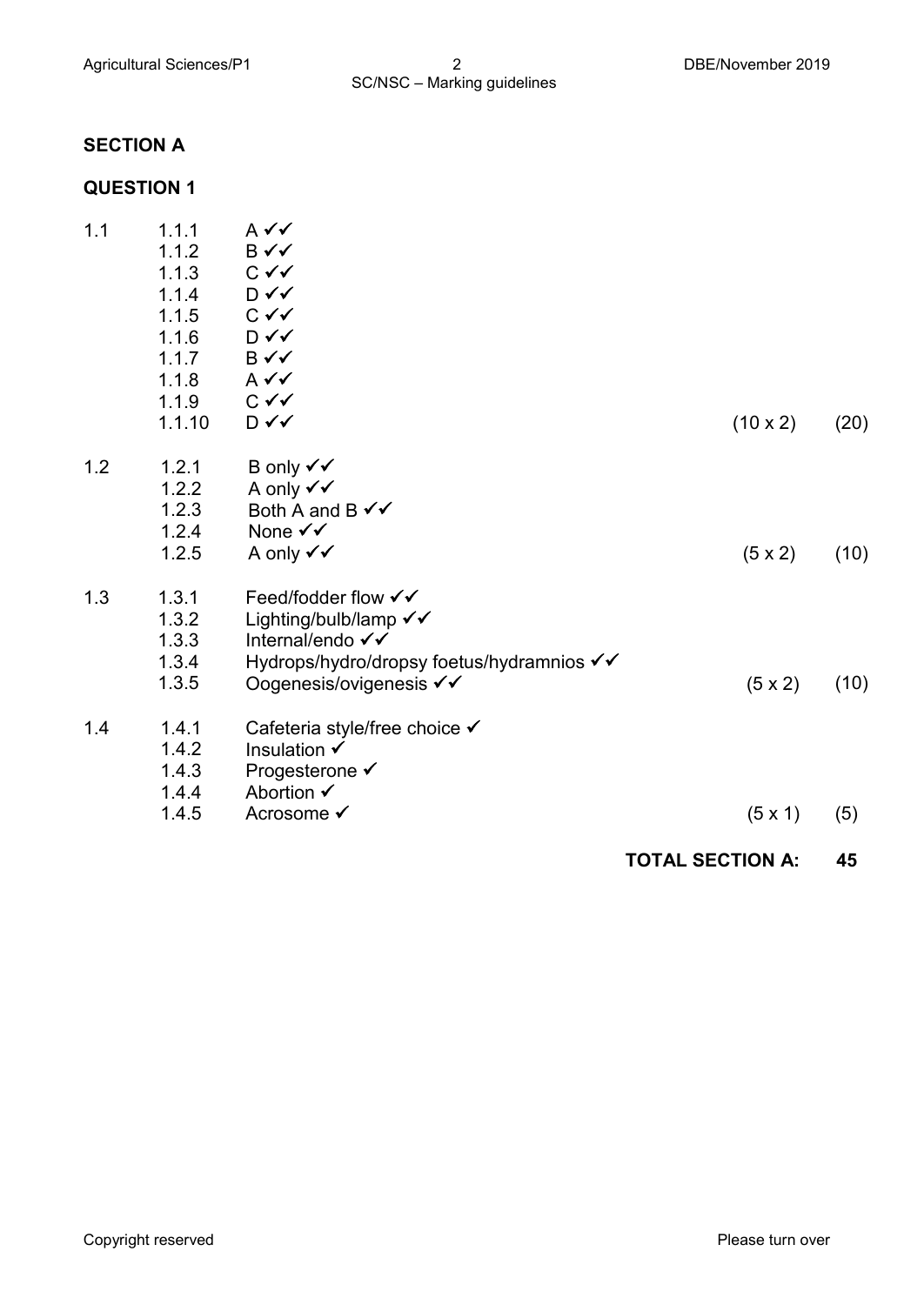#### **SECTION B**

#### **QUESTION 2: ANIMAL NUTRITION**

- 2.1 **Alimentary canals of farm animals**
	- 2.1.1 **Classification of animals DIAGRAM A - Ruminant/polygastric √ DIAGRAM B -** Non-ruminant/monogastric **✓** (2)

#### 2.1.2 **TWO adaptation features of animal in DIAGRAM A**

- Complex/compound/polygastric/fore stomach/reticulo-rumen  $\checkmark$
- Large fermentation vessel/rumen  $\checkmark$
- Presence of rumen micro-flora/organisms  $\checkmark$  (Any 2) (2)
- 2.1.3 **Reason for not feeding animal in DIAGRAM B with a ration high in crude fibre content**
	- It has a monogastric/simple stomach/no fore stomach  $\checkmark$
	- Absence of micro-flora/cannot digest crude fibre  $\checkmark$  (Any 1) (1)
- 2.1.4 **Explanation on how animal in DIAGRAM A benefits from nonprotein nitrogenous substance** Secretion of urease that changes urea into ammonia  $\checkmark$  which is used

to synthesise microbial protein that is later broken into amino acids  $\checkmark$  (2)

#### 2.2 **Composition of ration**

#### 2.2.1 **Identification of the feed (a) Carbohydrate-rich roughage:** Oats hay **(b) Protein-rich concentrate:** Sunflower oil cake meal (1) (1)

- 2.2.2 **Explanation for not recommending the ration as the only source of food for lambs**
	- Rumen of the lamb is still underdeveloped/abomasum is the only functioning compartment that cannot digest crude fibre  $\checkmark$
	- Cannot digest feed with a high crude fibre content/roughage is too high/70% (2)

#### 2.2.3 **Importance of grass hay in rations for mature ewes**

- Grass hay is cheap and available  $\checkmark$
- To improve functioning of the digestive system  $\checkmark$
- Prevents bloating  $\checkmark$
- Supply the necessary bulkiness to the ration/main source of the ration  $\checkmark$
- Source of energy  $\checkmark$  (Any 1) (1)

#### 2.3 **Pearson square**

- 2.3.1 **Parts of the ration representing maize meal and sunflower oil cake meal**
	- **Maize meal -** 20 parts (1)
	- **Sunflower oil cake -** 8 parts

(1)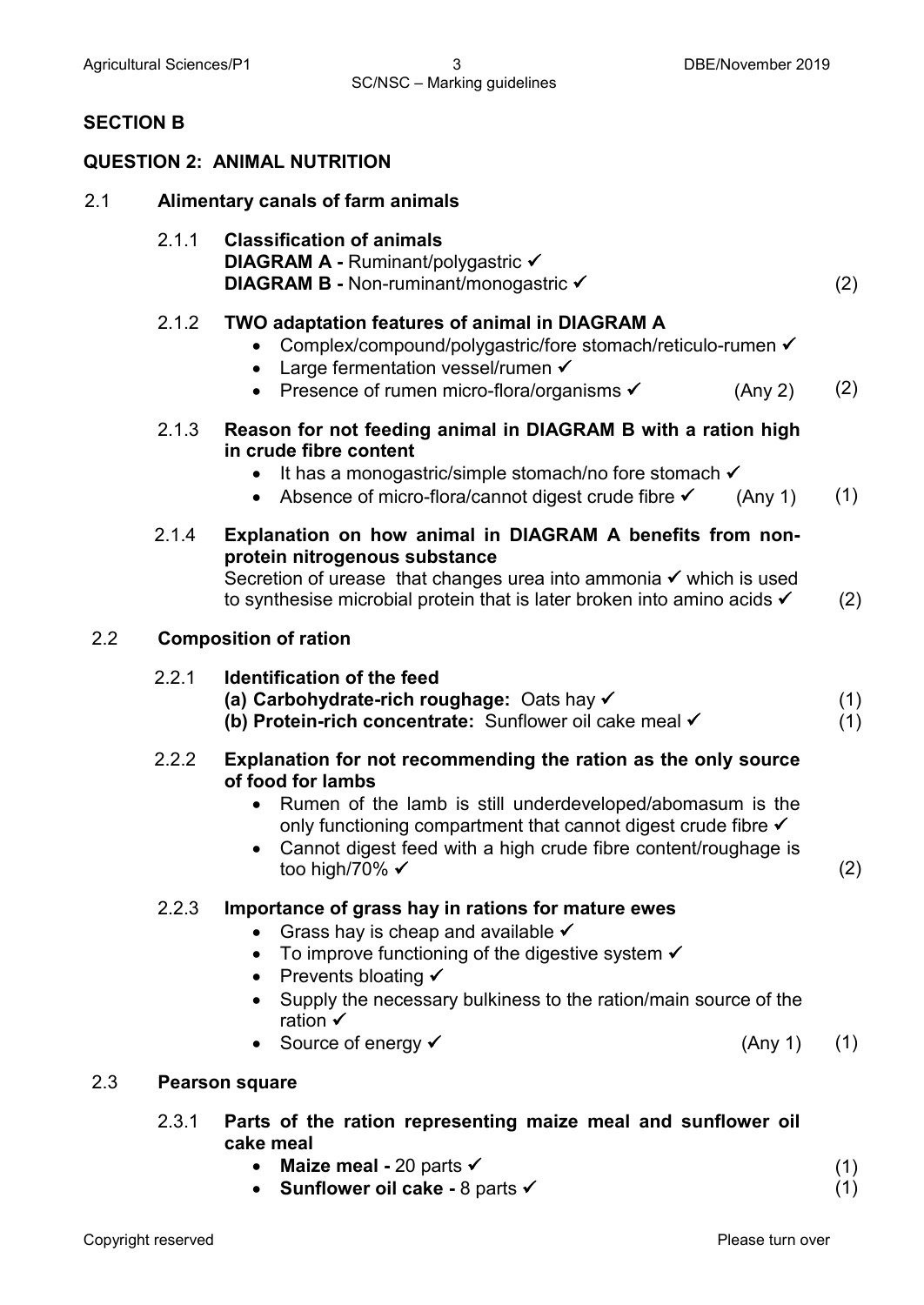- $20 + 8 = 28$
- Feed B =  $\frac{20}{28}$  x 100  $\checkmark$
- 28 •  $= 71.43\%$   $\checkmark$  (3)

#### 2.3.3 **Calculation of the quantities of maize in a 250 kg mixture**

- $20 \times 250$ kg  $\checkmark$ 28
- = 178,6Kg  $\checkmark$

 **OR**

- <u>71,43 x 250kg</u> ✔ 100 and 100
	- $= 178,6 \text{kg}$  (2)

#### 2.4 **Nutritive Ratio**

#### 2.4.1 **Calculation of the Nutritive ratio of FEED B with a formula**

- NR = 1: %TDN %DP %DP
- 1: <u>80% 7%</u>  $\checkmark$  7%
	- NR = 1 **:** 10,4/10

 **OR**

- NR = 1: % DNNN/DNNS %DP
- 1:<u>73</u>  $\checkmark$  7
	- $NR = 1: 10,4/10 \checkmark$  (3)

#### 2.4.2 **Justification of the suitability of FEED A and FEED B for growth**

• **FEED A:** Suitable because it has a narrow nutritive ratio/more proteins/less carbohydrates • **FEED B:** Not suitable because it has a wide nutritive ratio/ less proteins/more carbohydrates (1) (1)

#### 2.5 **Energy value of the feeds**

#### 2.5.1 **Calculation of the energy value represented by A**

- ME = GE Energy lost through faeces Energy lost through urine and gases ME = 19J – 7J – 4J **OR** 19 – (7+4) 11J  $ME = 8J \checkmark$  (2)
- 2.5.2 **Identification of the energy loss in B** Energy lost through heat  $\checkmark$  (1)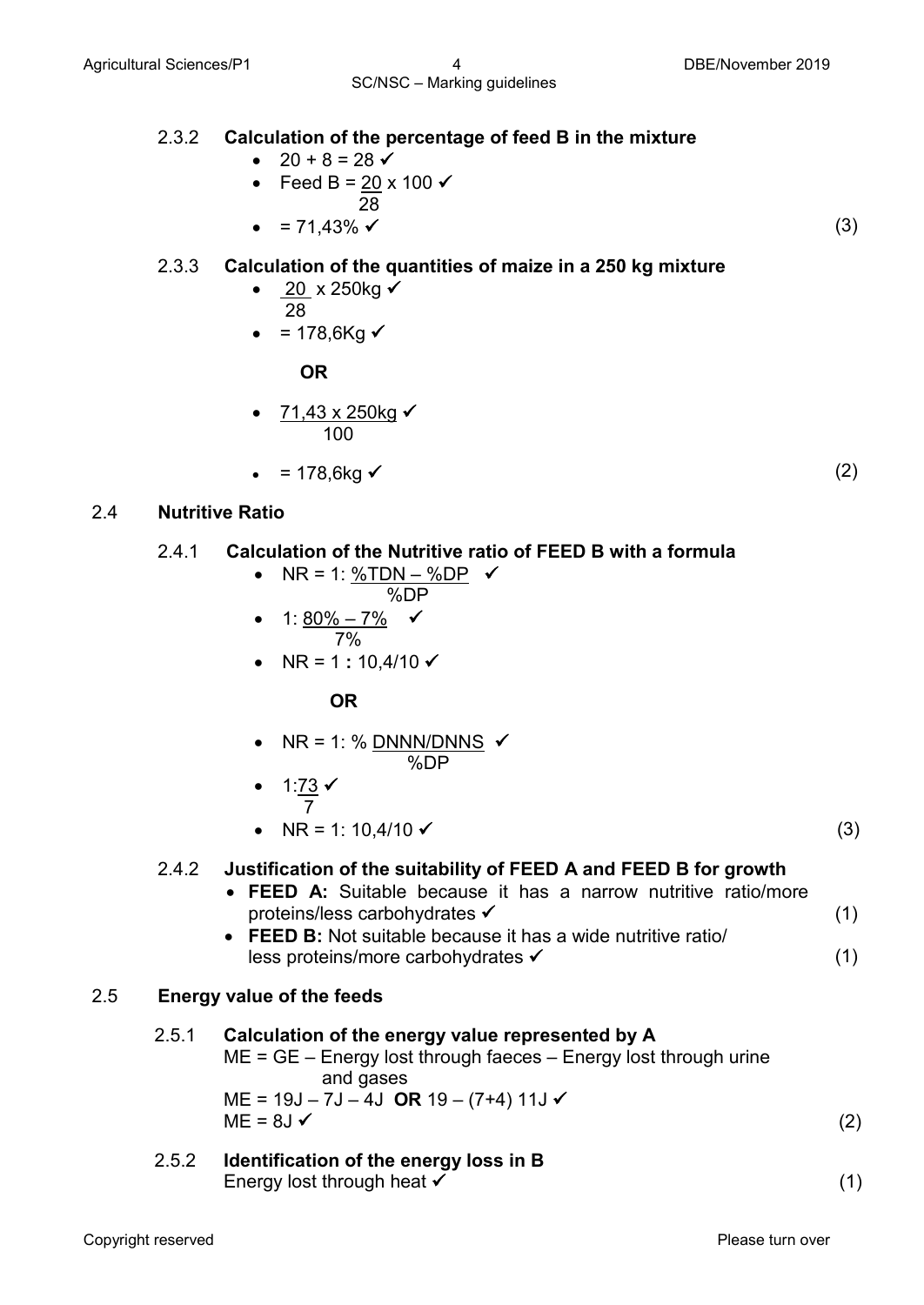#### 2.5.3 **TWO importance of energy in C for animals**

- For maintenance  $\checkmark$
- For production  $\checkmark$
- For reproduction  $\checkmark$
- Physical work done  $\checkmark$
- 

### • Growth  $\checkmark$  (Any 2) (2)

#### 2.6 **Bar graph of the different quantities of minerals in rations**



#### **CRITERIA/RUBRIC/MARKING GUIDELINES**

- Correct heading  $\checkmark$
- X axis: Correctly calibrated with label (Rations)  $\checkmark$
- Y axis: Correctly calibrated with label (Quantities)  $\checkmark$
- Correct units (mg/kg)  $\checkmark$
- Bar graph  $\checkmark$
- Accuracy  $\checkmark$  (6)

**[35]**

#### **QUESTION 3: ANIMAL PRODUCTION, PROTECTION AND CONTROL**

- 3.1 **The lowest critical temperature and heat production of different farm animals**
	- 3.1.1 **Identification of TWO animals that need to be kept under intensive production system**
		- Piglets  $\checkmark$
		- Day old chickens  $\checkmark$  (2)
	- 3.1.2 **Reason**

The lowest critical temperature is the highest/lowest heat produced  $\checkmark$  (1)

3.1.3 **Animal that would be most economical to keep without facilities** Dairy cattle  $\checkmark$  (1)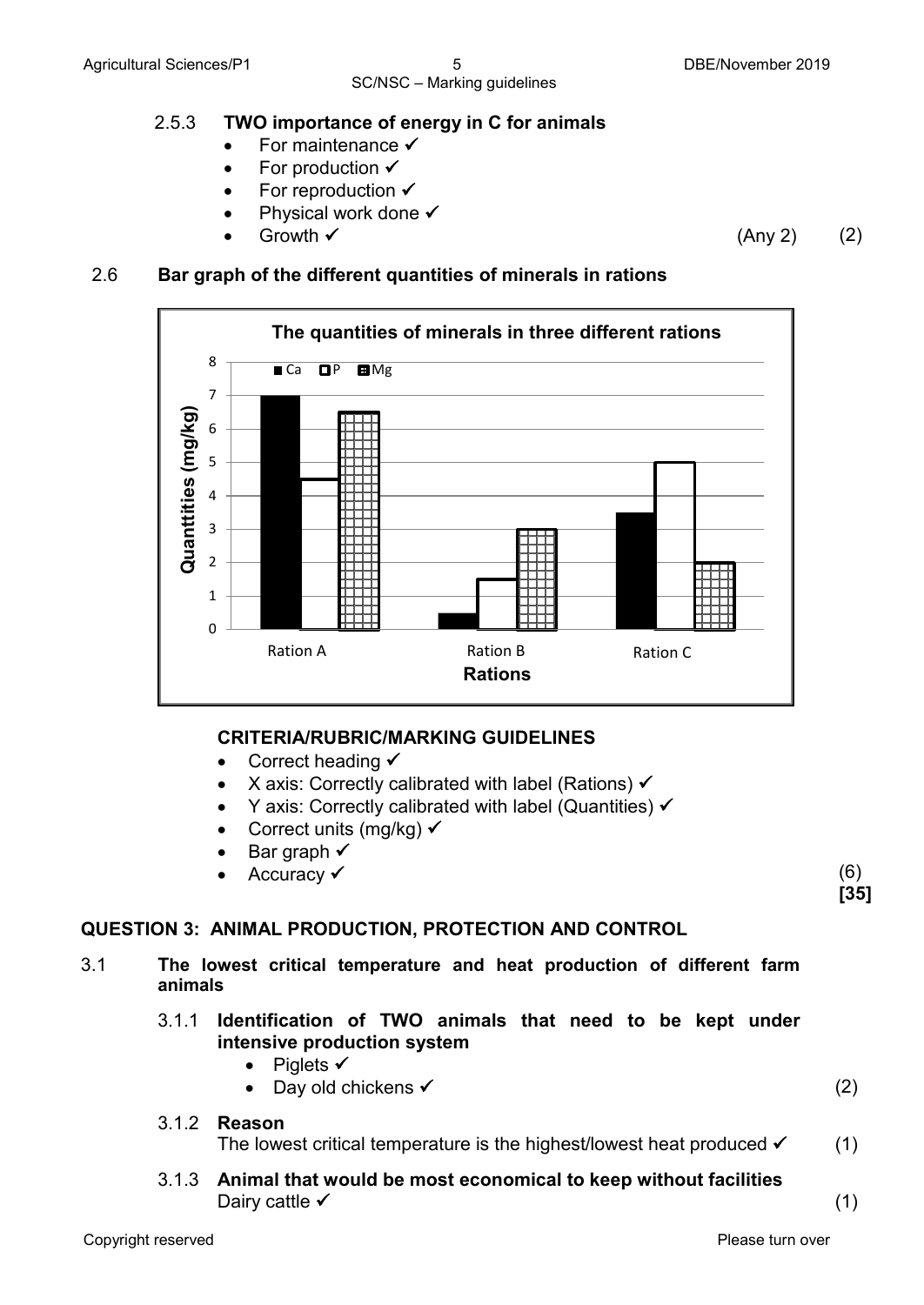### SC/NSC – Marking guidelines

|     |                                                                                                                   | 3.1.4 TWO reasons from the graph<br>Their lowest critical temperature is the lowest $\checkmark$<br>They can generate more heat to keep warm $\checkmark$                                                                                                                                                                                                                                                                                                                                                                                                                                                                                                                                                                                                           |         | (2)        |
|-----|-------------------------------------------------------------------------------------------------------------------|---------------------------------------------------------------------------------------------------------------------------------------------------------------------------------------------------------------------------------------------------------------------------------------------------------------------------------------------------------------------------------------------------------------------------------------------------------------------------------------------------------------------------------------------------------------------------------------------------------------------------------------------------------------------------------------------------------------------------------------------------------------------|---------|------------|
|     | 3.1.5                                                                                                             | The impact of decrease in temperature below 25°C on feed intake<br>Piglets will eat more $\checkmark$                                                                                                                                                                                                                                                                                                                                                                                                                                                                                                                                                                                                                                                               |         | (1)        |
| 3.2 |                                                                                                                   | <b>Production system</b>                                                                                                                                                                                                                                                                                                                                                                                                                                                                                                                                                                                                                                                                                                                                            |         |            |
|     | 3.2.1                                                                                                             | Identification of the production system in picture C<br>Backyard system/free range/semi-intensive √                                                                                                                                                                                                                                                                                                                                                                                                                                                                                                                                                                                                                                                                 |         | (1)        |
|     | 3.2.2                                                                                                             | <b>Reason</b><br>Chickens move freely around the house during the day $\checkmark$<br>Are kept inside the shelter $\checkmark$<br>$\bullet$<br>Feed is provided √<br>$\bullet$                                                                                                                                                                                                                                                                                                                                                                                                                                                                                                                                                                                      | (Any 2) | (2)        |
|     | 3.2.3                                                                                                             | Indication of the letter of the picture<br>Picture B $\checkmark$<br>(a)<br>Picture A $\checkmark$<br>(b)                                                                                                                                                                                                                                                                                                                                                                                                                                                                                                                                                                                                                                                           |         | (1)<br>(1) |
|     | 3.2.4                                                                                                             | Differentiation between facility in terms of their purpose<br>Facility in A - Animals are kept for handling/management<br>practices/auction/temporarily ✔<br>Facility in D - Animals are kept for housing/feeding/growing/<br>permanently $\checkmark$                                                                                                                                                                                                                                                                                                                                                                                                                                                                                                              |         | (1)<br>(1) |
|     | 3.2.5                                                                                                             | Role of equipment labelled E in picture D<br>For automatic dispensing of animal feed $\checkmark$                                                                                                                                                                                                                                                                                                                                                                                                                                                                                                                                                                                                                                                                   |         | (1)        |
| 3.3 | $\bullet$<br>$\bullet$<br>$\bullet$<br>$\bullet$<br>$\bullet$<br>$\bullet$<br>$\bullet$<br>$\bullet$<br>$\bullet$ | TWO basic guidelines for handling large farm animals<br>Announce your approach through touch from the front/side $\checkmark$<br>Avoid the blind spot $\checkmark$<br>Avoid the kicking region when approaching animals $\checkmark$<br>Use proper handling facilities/special facilities for male animals √<br>Always leave yourself an escape way v<br>Avoid entering small area enclosed with large animals √<br>Never poke/prod/throw objects to animals <del>√</del><br>Give animals time to adjust before working with them $\checkmark$<br>Take special care when working with cows that have calves $\checkmark$<br>Avoid children/visitors/non-workers approaching animals √<br>Limit/reduce noise levels √<br>Handle animals in a group/herd $\checkmark$ | (Any 2) | (2)        |
| 3.4 | <b>Parasites</b>                                                                                                  |                                                                                                                                                                                                                                                                                                                                                                                                                                                                                                                                                                                                                                                                                                                                                                     |         |            |
|     | 3.4.1                                                                                                             | <b>Classification of PARASITE A according to its life cycle</b><br>One/single-host tick $\checkmark$                                                                                                                                                                                                                                                                                                                                                                                                                                                                                                                                                                                                                                                                |         | (1)        |
|     |                                                                                                                   | 3.4.2 Protozoan disease transmitted by the parasite<br>Red water $\checkmark$<br>Anaplasmosis/gall sickness √                                                                                                                                                                                                                                                                                                                                                                                                                                                                                                                                                                                                                                                       | (Any 1) | (1)        |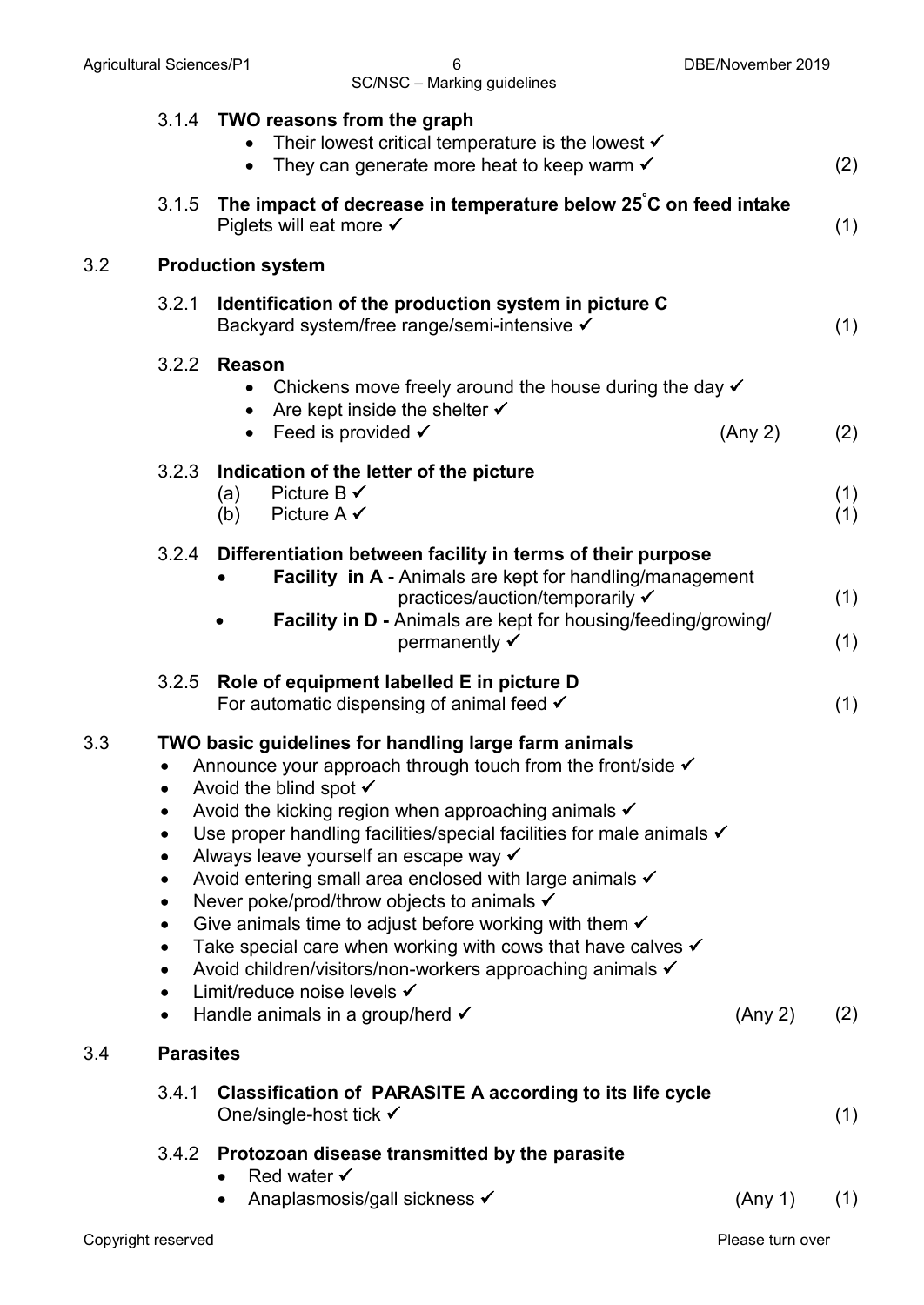3.5 **Animal diseases**

| 3.4.3 | Indication of the letter of the parasite<br>Parasite C $\checkmark$<br>(a)<br>(b) Parasite B $\checkmark$                                                                                                                                                                                                                                                                                                                                                                                                                                                                | (1)<br>(1)        |
|-------|--------------------------------------------------------------------------------------------------------------------------------------------------------------------------------------------------------------------------------------------------------------------------------------------------------------------------------------------------------------------------------------------------------------------------------------------------------------------------------------------------------------------------------------------------------------------------|-------------------|
| 3.4.4 | TWO requirements of the use of medication<br>Medicine must be safe for the specific animal $\checkmark$<br>Check expiry date $\checkmark$<br>$\bullet$<br>Correct dosage according to weight and age $\checkmark$<br>Correct method of administering the medicine $\checkmark$<br>$\bullet$<br>Correct period of application/<br>$\bullet$<br>correct intervals between administering medication ✔<br>Proper storage according to instructions $\checkmark$<br>$\bullet$<br>• Use registered medicine $\checkmark$<br>• Use sterilized equipment $\checkmark$<br>(Any 2) | (2)               |
|       | <b>Animal diseases</b>                                                                                                                                                                                                                                                                                                                                                                                                                                                                                                                                                   |                   |
| 3.5.1 | <b>Disease affecting</b><br>• Animal 1 - Anthrax $\checkmark$<br>• Animal 2 - Lumpy wool $\checkmark$<br>• Animal 3 - Rabies $\checkmark$                                                                                                                                                                                                                                                                                                                                                                                                                                | (1)<br>(1)<br>(1) |
| 3.5.2 | Indication of the animal suffering from a deadly bacterial disease<br>Animal 1 $\checkmark$                                                                                                                                                                                                                                                                                                                                                                                                                                                                              | (1)               |
| 3.5.3 | Pathogen causing disease in ANIMAL 2<br>Fungus $\checkmark$                                                                                                                                                                                                                                                                                                                                                                                                                                                                                                              | (1)               |
| 3.5.4 | ONE precautionary measure to prevent the spread of disease in<br><b>ANIMAL 3</b><br>Vaccination/inoculation/immunisation $\checkmark$<br>• Awareness/education/notify authorities $\checkmark$<br>(Any 1)<br><b>Isolation</b> <del>✓</del>                                                                                                                                                                                                                                                                                                                               | (1)               |
| 3.5.5 | TWO roles of the state in controlling the spread of the disease in<br><b>ANIMAL 1</b><br>Establish quarantine zone ✔<br>Restricted movement from/to infected areas/import/export bans √<br>Destroying/correct disposal of infested carcasses/materials ✔<br>Inoculation/vaccination/immunisation of healthy stock/veterinarian<br>services <del>√</del>                                                                                                                                                                                                                  |                   |

• Public awareness  $\checkmark$  (Any 2) (2)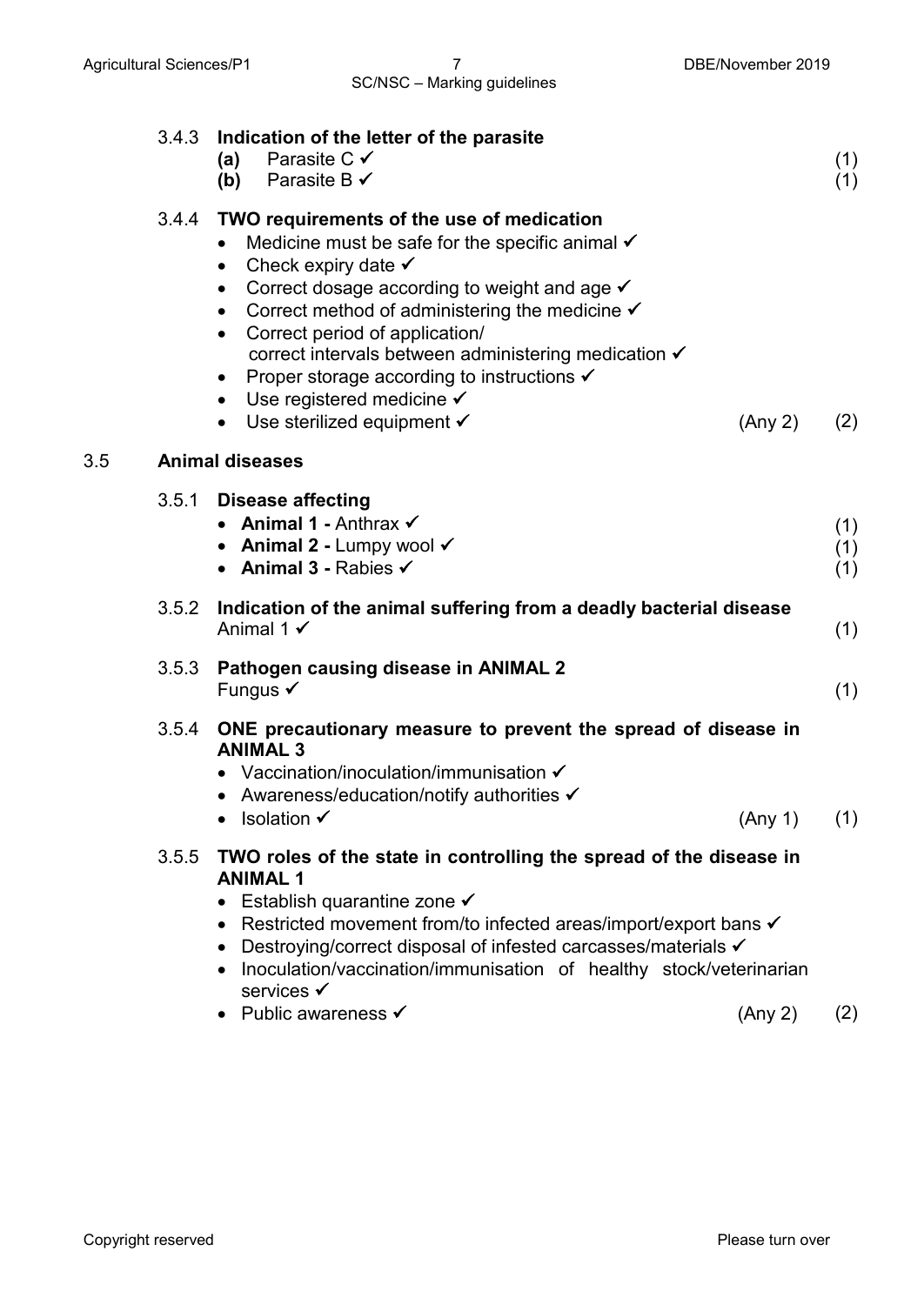#### SC/NSC – Marking guidelines

| 3.6 | <b>Salt poisoning</b> |
|-----|-----------------------|
|-----|-----------------------|

#### 3.6.1 **TWO symptoms of salt poisoning in animals**

- $\bullet$  Excessive salivation  $\checkmark$
- Increased thirst  $\checkmark$
- Vomiting  $\checkmark$
- Constipation  $\checkmark$
- Wobbling/circling/seizures/blindness/partial paralysis  $\checkmark$
- Dragging of the hind legs/knuckling of the fetlock  $\checkmark$
- Mucous membranes of the mouth are red and dry  $\checkmark$
- Hypersensitivity to touch  $\checkmark$
- Frequent urination  $\checkmark$
- Inflammation of the stomach and intestines  $\checkmark$
- Aggressiveness  $\checkmark$
- Diarrhoea  $\checkmark$  (Any 2) (2)

3.6.2 **TWO measures to treat an animal with salt poisoning**

- Provision of fresh water in small amounts at short intervals  $\checkmark$
- Small animals can be given a hypertonic dextrose/isotonic saline solution  $\checkmark$
- Removal of the source  $\checkmark$  (Any 2) (2)

**[35]**

#### **QUESTION 4: ANIMAL REPRODUCTION**

| 4.1 |       | Reproductive cycle in farm animals                                                                                                                                      |            |  |  |
|-----|-------|-------------------------------------------------------------------------------------------------------------------------------------------------------------------------|------------|--|--|
|     | 4.1.1 | Hormones initiating mating in ANIMAL A and ANIMAL B<br>• ANIMAL A - Oestrogen $\checkmark$<br><b>ANIMAL B - Testosterone √</b>                                          | (1)<br>(1) |  |  |
|     |       | 4.1.2 Function for each hormone<br>• Oestrogen - Makes cow to come into oestrus/allow mating v<br>• Testosterone - Stimulates mating behaviour in the bull $\checkmark$ | (1)<br>(1) |  |  |
|     | 4.1.3 | Identification of the reproductive processes<br>Fertilization/pregnancy/gestation $\checkmark$<br>(a)<br>Parturition/birth giving/calving ✔<br>(b)                      | (1)<br>(1) |  |  |
|     | 4.1.4 | Hormone initiating milk let-down<br>Oxytocin ✔                                                                                                                          | (1)        |  |  |
|     |       | 4.1.5 The function of oxytocin in milk let-down<br>It causes contraction of the myoepithelial cells surrounding the alveoli<br>to release the milk $\checkmark$         | (1)        |  |  |
| 4.2 |       | <b>Sperm morphology</b>                                                                                                                                                 |            |  |  |
|     |       | $\Lambda$ 2.1. Process during which the snorm colls above are formed                                                                                                    |            |  |  |

4.2.1 **Process during which the sperm cells above are formed** Spermatogenesis  $\checkmark$  (1)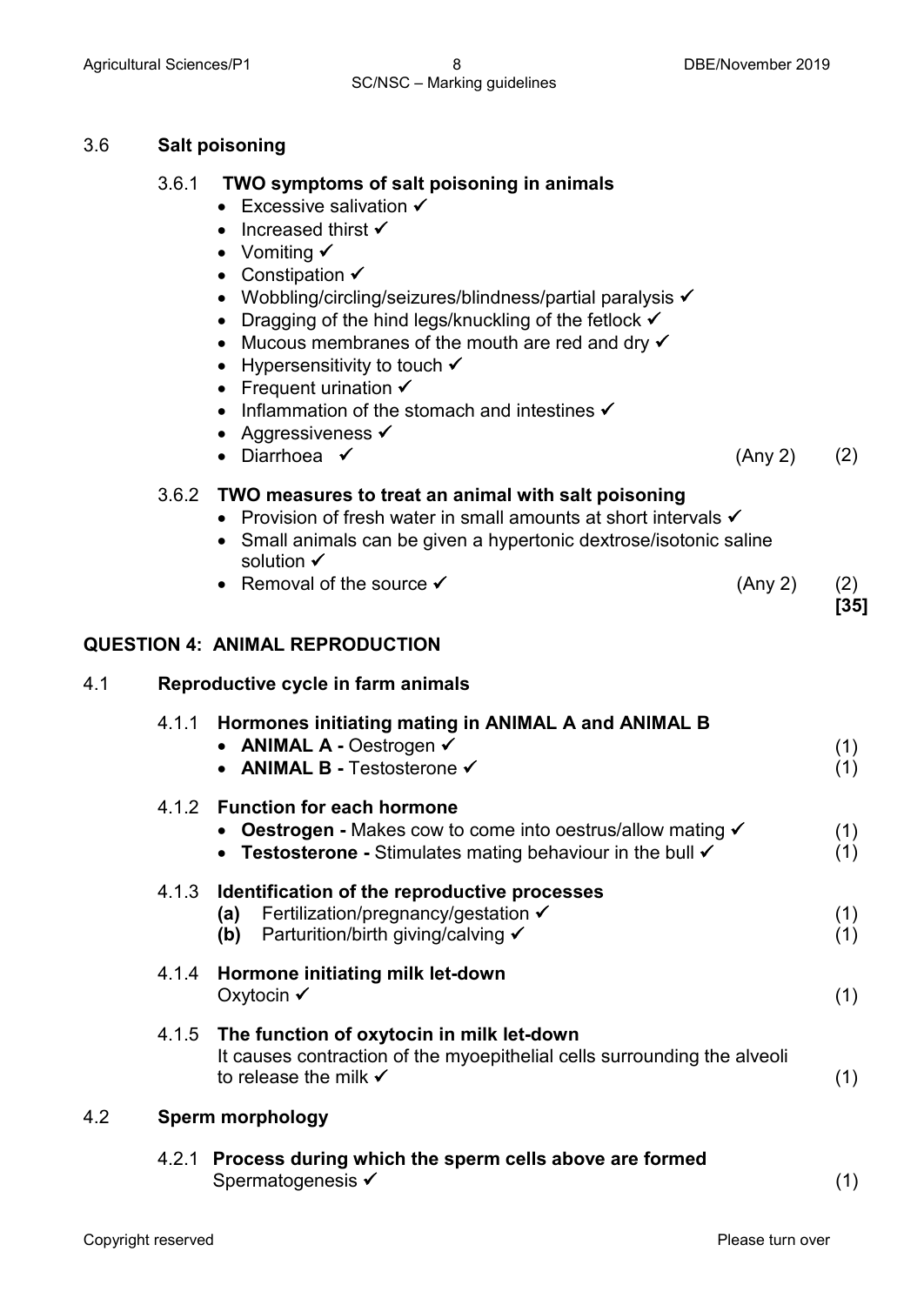|     | 4.2.2 | Identification of the sperm cell that can constituting good quality<br>semen<br>Sperm cell $A \checkmark$                                                                                                                                                                                                                                                                                                                                                                                                                                                                                                                                                                                                                                                            | (1)               |
|-----|-------|----------------------------------------------------------------------------------------------------------------------------------------------------------------------------------------------------------------------------------------------------------------------------------------------------------------------------------------------------------------------------------------------------------------------------------------------------------------------------------------------------------------------------------------------------------------------------------------------------------------------------------------------------------------------------------------------------------------------------------------------------------------------|-------------------|
|     | 4.2.3 | Instrument to evaluate sperm cells<br>Microscope ✔                                                                                                                                                                                                                                                                                                                                                                                                                                                                                                                                                                                                                                                                                                                   | (1)               |
|     | 4.2.4 | Explanation of how sperm cell in B and C affect the ability of the<br>bull to fertilize<br><b>SPERM CELL B - It cannot fuse with the egg cell because it does not</b><br>have an acrosome/no head √<br><b>SPERM CELL C</b> - It cannot move towards the point of fertilization<br>since it does not have a tail √                                                                                                                                                                                                                                                                                                                                                                                                                                                    | (1)<br>(1)        |
| 4.3 |       | <b>Correct technique for AI</b>                                                                                                                                                                                                                                                                                                                                                                                                                                                                                                                                                                                                                                                                                                                                      |                   |
|     | 4.3.1 | Re-arranging the steps during AI<br>• A cow is sheltered and kept calm $\checkmark$<br>• Excess faecal matter is removed $\checkmark$<br>• Inseminator checks abnormalities and whether the cow is not<br>pregnant by inserting the hand through the rectum $\checkmark$<br>• The pistolette is guided through the vulva, vagina to the cervix $\checkmark$                                                                                                                                                                                                                                                                                                                                                                                                          | (4)               |
|     | 4.3.2 | TWO disadvantages of AI for the farmer<br>• Disease transmission can affect large number of cows $\checkmark$<br>• Infections can occur/venereal diseases can spread quickly v<br>• Genetic abnormalities can occur $\checkmark$<br>• Inexperienced operator can damage the reproductive organs v<br>• Low success rate when using inexperienced technician $\checkmark$<br>• Labour intensive $\checkmark$<br>• Expensive $\checkmark$<br>• More time consuming $\checkmark$<br>Not always successful √<br>Does not necessarily improve the genetics of the herd $\checkmark$<br>Genetic variability can decrease $\checkmark$<br>If records are not kept carefully, inbreeding can occur ✔<br>Undesirable traits can be transferred to more offspring √<br>(Any 2) | (2)               |
| 4.4 |       | <b>Foetal membranes</b>                                                                                                                                                                                                                                                                                                                                                                                                                                                                                                                                                                                                                                                                                                                                              |                   |
|     | 4.4.1 | <b>Stage of pregnancy</b><br>Foetal stage $\checkmark$                                                                                                                                                                                                                                                                                                                                                                                                                                                                                                                                                                                                                                                                                                               | (1)               |
|     | 4.4.2 | Indication of the letter of the membrane<br>$A \vee$<br>(a)<br>(b) $B \checkmark$<br>$C \curvearrowleft$<br>(c)                                                                                                                                                                                                                                                                                                                                                                                                                                                                                                                                                                                                                                                      | (1)<br>(1)<br>(1) |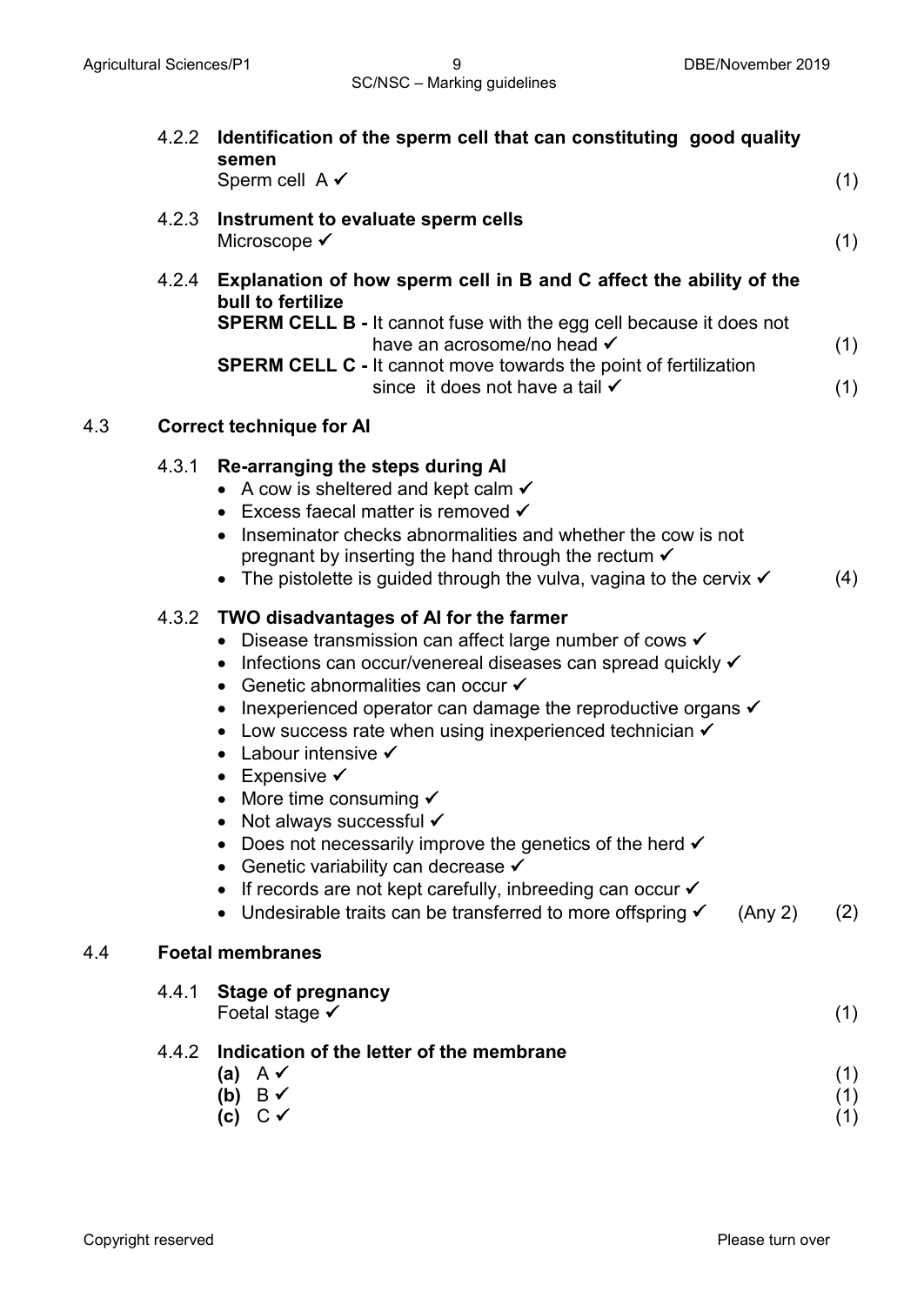#### Agricultural Sciences/P1 10 10 10 DBE/November 2019 SC/NSC – Marking guidelines

#### 4.5 **Parturition**

|  | 4.5.1 TWO behavioural signs of an animal that is about to give birth |  |
|--|----------------------------------------------------------------------|--|
|--|----------------------------------------------------------------------|--|

- Isolates herself from the herd  $\checkmark$
- Loss of appetite  $\checkmark$
- Show signs of distress and discomfort  $\checkmark$
- Restlessness  $\checkmark$
- Nesting behaviour/circles searching for a hiding place
- Frequent urination  $\checkmark$
- Bellowing noises  $\checkmark$  (Any 2) (2)

#### 4.5.2 **TWO causes of problems during birth in heifers**

- Large foetus/small sized heifer  $\checkmark$
- Multiple births  $\checkmark$
- $\bullet$  Inexperience  $\checkmark$
- Incorrect presentation  $\checkmark$
- Malformed foetus/hydrocephalous  $\checkmark$
- Size of the pelvic area  $\checkmark$
- Incomplete/failure of the cervix to dilate  $\checkmark$
- Prolonged parturition/ineffective/weak labour  $\checkmark$
- Inertia of the uterus  $\checkmark$
- Torsion of the uterus  $\checkmark$
- Length of the gestation period  $\checkmark$
- Poor body conformation  $\checkmark$
- Malnutrition  $\checkmark$
- Diseases  $\checkmark$  (Any 2) (2)

#### 4.6 **The importance of the aspects of embryo transfer**

| 4.6.1 | <b>Superovulation</b><br>For the production of more genetically superior ova $\checkmark$      |     |
|-------|------------------------------------------------------------------------------------------------|-----|
|       | 4.6.2 Embryo flushing<br>For the harvest of more embryos from superior/donor cows $\checkmark$ | (1) |
| 4.6.3 | Donor cow<br>For the production of superior embryo's $\checkmark$                              |     |

## For implantation of the harvested embryo's  $\checkmark$  (1)

4.6.4 **Recipient cow** 

#### 4.7 **Nuclear transfer**

- 4.7.1 **Importance of nuclear transfer (a) Farmer**
	- Animals with desirable traits can be produced to meet the specific production needs <del>✓</del>
	- Preserve superior genes/animals  $\checkmark$
	- Farmers can produce high-quality safe and healthy food  $\checkmark$
	- Animals can be bred that is more resistant to diseases  $\checkmark$
	- Frozen cloned embryos can be transported worldwide  $\checkmark$
	- Many clones can be obtained from one female  $\checkmark$  (Any 1) (1)